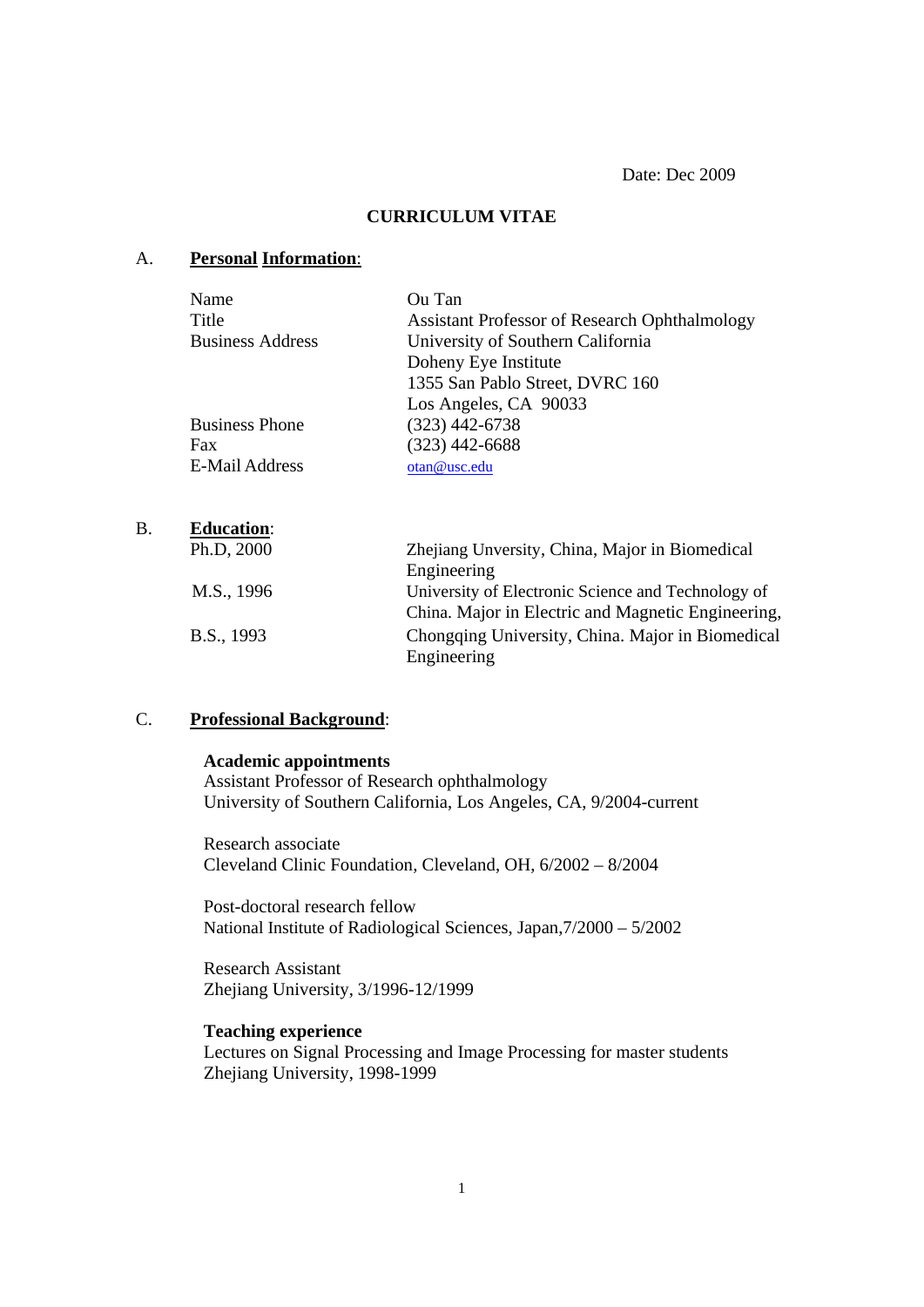## D. **Society Memberships**

### **National**

IEEE-Institute of Electrical and Electronics Engineers, 1998-current ARVO-The Association for Research on Vision and Ophthalmology, 2003 current SigmaXi, 2008

## F. **Research Activities**

 Major Areas of Research Interest Optical coherence tomography, Biomedical image processing, Visualization of Three-dimensional medical image

### **Research in Progress**

Analysis of Glaucoma with Fourier Domain Optical Coherence Tomography (FD-OCT) Analysis of Diabetic Macular Edema with FD-OCT Analysis of Optic nerve diseases with FD-OCT Analysis of Retinal diseases with FD-OCT Doppler Blood flow measurement with FD-OCT

#### **Research Grants in Past Five Years**

- 1. Advance imaging in Glaucoma, \$ 6,000,000. National Institutes of Health, NIH R01 EY013516 2003-2008, Co-Investigator
- 2. Advance imaging in Glaucoma, \$ 8,000,000. National Institutes of Health, NIH 2R01 EY013516 2008-2013, Co-Investigator

## **BIBLIOGRAPHY**

## **PEER REVIEW**

- 1. O. Tan, V. Chopra, A.T. Lu, J.S. Schuman, H. Ishikawa, G. Wollstein, R. Varma, and D. Huang, "Detection of Macular Ganglion Cell Loss in Glaucoma by Fourier-Domain Optical Coherence Tomography," *Ophthalmology*, vol. 116, no. 12, 2009, pp. 10
- 2. Y. Wang, A. Fawzi, O. Tan, J. Gil-Flamer, and D. Huang, Retinal blood flow detection in diabetic patients by Doppler Fourier domain optical coherence tomography, Opt Express, vol. 17, pp. 4061-73, Mar 2 2009.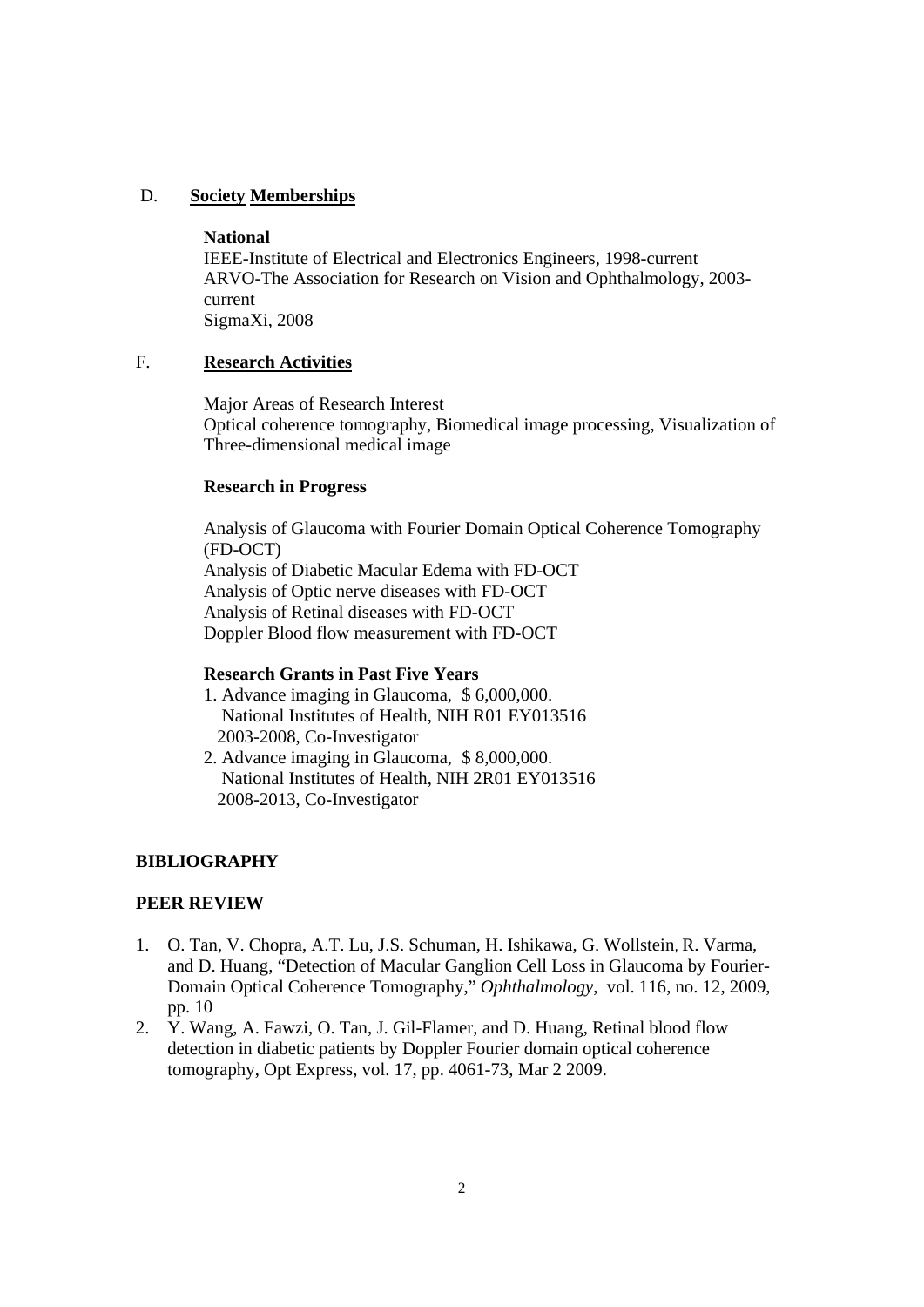- 3. Y. Wang, A. Lu, J. Gil-Flamer, O. Tan, J. A. Izatt, and D. Huang, Measurement of total blood flow in the normal human retina using Doppler Fourier-domain optical coherence tomography, Br J Ophthalmol, vol. 93, pp. 634-7, May 2009.
- 4. T. Alasil, O. Tan, A. T. Lu, D. Huang, and A. A. Sadun, Correlation of Fourier domain optical coherence tomography retinal nerve fiber layer maps with visual fields in nonarteritic ischemic optic neuropathy, Ophthalmic Surg Lasers Imaging, vol. 39, pp. S71-9, Jul-Aug 2008.
- 5. J. I. Lim, O. Tan, A. A. Fawzi, J. J. Hopkins, J. H. Gil-Flamer, and D. Huang, A pilot study of Fourier-domain optical coherence tomography of retinal dystrophy patients, Am J Ophthalmol, vol. 146, pp. 417-426, Sep 2008.
- 6. O. Tan, G. Li, A. T. Lu, R. Varma, and D. Huang, Mapping of macular substructures with optical coherence tomography for glaucoma diagnosis, Ophthalmology, vol. 115, pp. 949-56, Jun 2008.
- 7. Y. Wang, B. A. Bower, J. A. Izatt, O. Tan, and D. Huang, "Retinal blood flow measurement by circumpapillary Fourier domain Doppler optical coherence tomography," J Biomed Opt, vol. 13, p. 064003, Nov-Dec 2008
- 8. Y. Wang, BA Bower, J. Izatt, O. Tan, et al, In Vivo Total Retinal Blood Flow Measurement by Fourier Domain Doppler Optical Coherence Tomography, J Biomed Opt 12 (4), 041215, 2007
- 9. SR Sadda, O. Tan, AC Walsh, JS Schuman, R. Varma, D. Huang, Automated Detection of Clinically Significant Macular Edema by Grid Scanning Optical Coherence Tomography. Ophthalmology, 113(7), 1187-1196, 2006.7
- 10. O. Tan, H. Duan, W. Lu, Review on Segmentation and Classification of Threedimensional Medical Image. Chinese Journal of Medical Instrumentation, 26(3), 197-206, 2002.6
- 11. H. Duan, C. Jia, O. Tan, W. Lu, Genetic Algorithm for Medical Image Matching. Chinese Journal of Biomedical Engineering, 20(4), 364-370, 2001.8
- 12. H. Duan, O. Tan, C. Jia, W. Lu, Segmentation and Classification of VHP Dataset Based on Atlas Matching, Chinese Journal of Biomedical Engineering, 20(3), 248- 253, 2001.6
- 13. C. Jia, O. Tan, X. Lu, H. Duan, W. Lu, Automatic Image Matching of the Visible Human Dataset, Chinese Journal of Biomedical Engineering, 20(2), 143-147, 2001.4
- 14. Y. Li, O. Tan, H. Duan, Review on Visualization of Three-dimensional Medical Image, Chinese Journal of image and graphics, 6(2), 103-110, 2001.2
- 15. O. Tan, C. Jia, H. Duan, W. Lu. Segmentation and Classification of MR Images Based on FCM Clustering Algorithm and Computerized Brain Atlas, Chinese Journal of Software, 10(4), 652-657, 1999.6
- 16. C. Jia, O. Tan, H. Duan. W. Lu. Medical Image Matching Based on Active Contour, Chinese Journal of Computer Aided Design and graphics, 11(2), 115-119, 1999.3
- 17. O. Tan, H. Duan, W. Lu. Automatic Segmentation and Classification of Human Brain Image Based on a Fuzzy Brain Atlas. Proceeding of SPIE, 3545, 508-511, 1998
- 18. Z. He, O. Tan, Digital Multi-beam Forming Technique, Journal of UEST of China, 8, 234, 1996

### **BOOK CHAPTERS**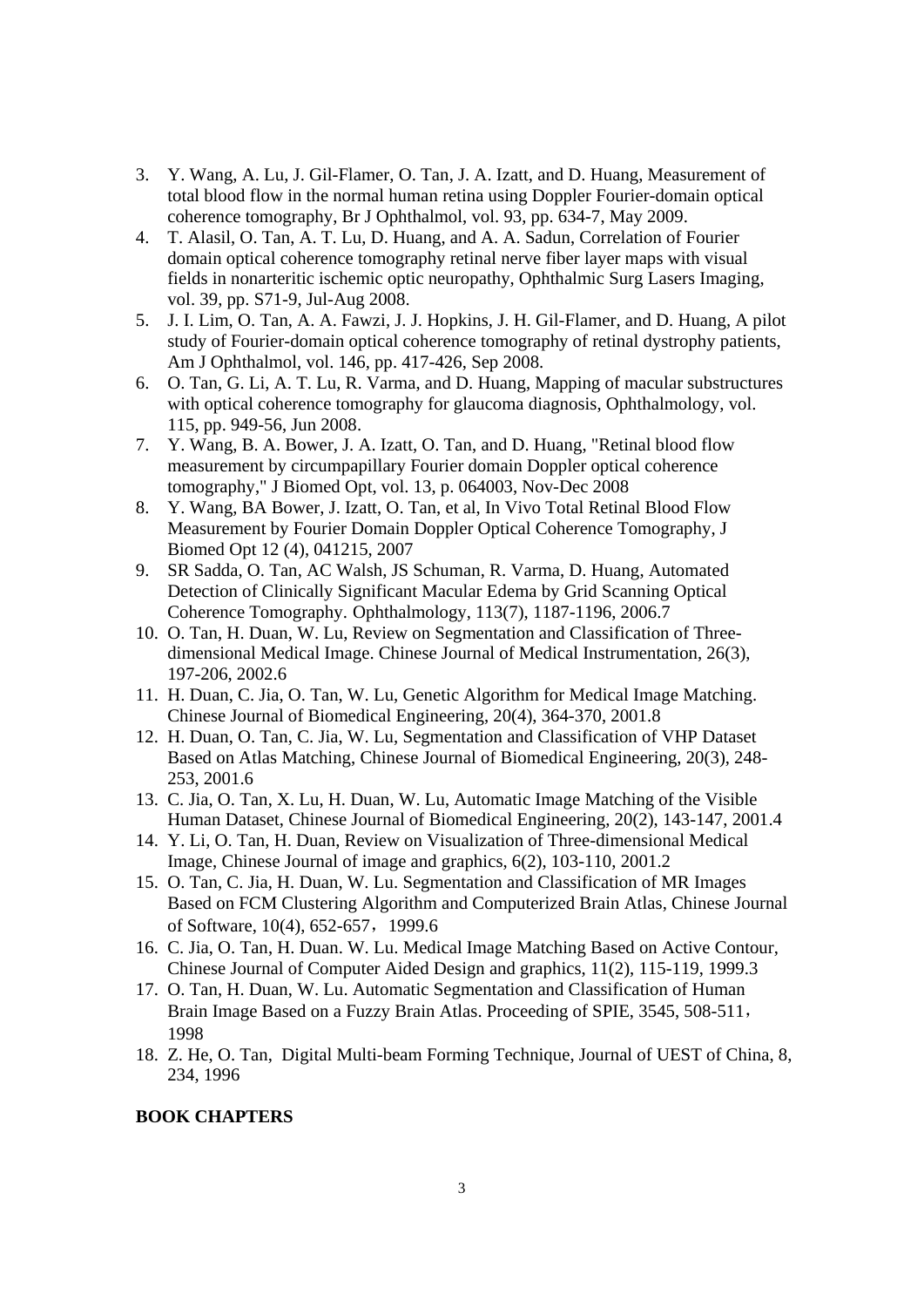- 1. D Huang, **O. Tan**, J. Fujimoto, W Drexler, J Deboer, M Woktkowski, A kowalczyk, Optical Coherence Tomography, In: Retinal Imaging, Graphic World Publishing Services, 2005
- 2. D Huang, O. Tan, Introduction to RTVue for Glaucoma Analysis, In: RTVue Fourier Domain Optical Coherence Tomography Primer Series: Vol. III Glaucoma, Editor: Robertr N Weinreb and Rohit Varma, Optovue, 2009

### **PATENT**

- 1. Method and apparatus for measuring a retinal sublayer characteristic, US Serial No. 10/833,524, filed April 28, 2004
- 2. Mapping and Diagnosis of Macular Edema by Optical Coherence Tomography, US Serial No. 11/743,135, filed May 1, 2007
- 3. Pattern Analysis of Retina Map for the Diagnosis of Optic Nerve Disease by Optical Coherence Tomography, US Serial No. 60/944,449 (provisional application), filed June 11, 2007

## **ABSTRACTS**

- 1. Tan O. Fourier-Domain Optical Coherence Tomography Parameter Combination for Glaucoma Diagnosis ARVO/ISIE. Fort Lauderdale, 2009.
- 2. Tan, V. Chopra, R. Varma, and D. Huang, Automated Disc Boundary Detection on Optical Coherence Tomography Optic Nerve Head Scans in *ARVO* Fort Lauderdale, 2009, pp. E-abstract#356.
- 3. Y. Wang, A. Fawzi, D. Aggarwal, O. Tan, A. A. Sadun, and D. Huang, Doppler Optical Coherence Tomography Measurement of Retinal Blood Flow in Optic Neuropathies and Retinal Diseases in *ARVO* Fort Lauderdale, 2009, pp. Eabstract#1383.
- 4. Tan, A. T. Lu, V. Chopra, R. Varma, H. Ishikawa, G. Wollstein, J. S. Schuman, and D. Huang, "Glaucoma Diagnosis by Mapping Peripapillary Nerve Fiber Layer Thickness With Fourier Domain Optical Coherence Tomography," in *ARVO* Fort louderdale, 2008, pp. E-abstract#4655.
- 5. Y. Wang, O. Tan, and D. Huang, "Investigation of Retinal Blood Flow in Glaucoma Patients by Fourier-Domain Doppler Optical Coherence Tomography," in *ARVO* Fort Lauderdale, 2008, pp. E-abstract#1872.
- 6. **Tan**, V.Chopra, D.Huang, R.Varma, Advanced Imaging for Glaucoma Study Group,Glaucoma Diagnosis by Mapping the Macula with Fourier Domain Optical Coherence Tomography, ARVO, 2007
- 7. Lu AT, Chopra V, Tan O, Schuman JS, Huang D, Advanced Imaging for Glaucoma Study Group, Magnification Correction in the Diagnosis of Glaucoma With Optical Coherence Tomography, Invest Ophthalmol Vis Sci 2007;ARVO E-Abstract:#508
- 8. Wang Y, Tan O, Huang D, In Vivo Retinal Blood Flow Measurement by Fourier-Domain Doppler Optical Coherence Tomography, Invest Ophthalmol Vis Sci 2007;ARVO E-Abstract:#4399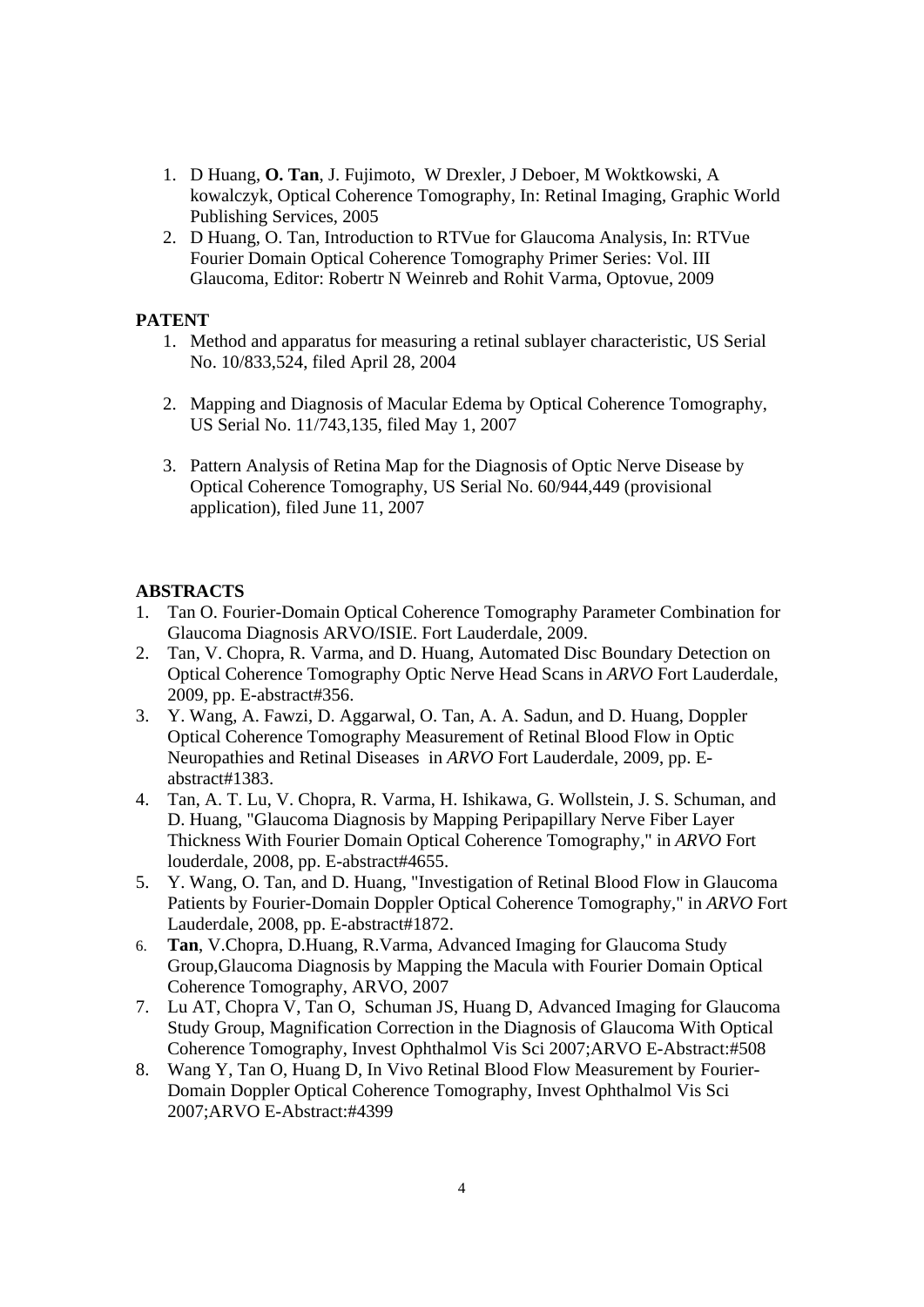- 9. Lim JI, Tan O, Fawzi AA, Hopkins J, Gil-Flamer JH, Huang D, Fourier Domain OCT of Retinal Dystrophy Patients Compared to Normal Controls, Invest Ophthalmol Vis Sci 2007;ARVO E-Abstract:#4499
- 10. AA Fawzi, JJ Hopkins, O Tan, D Huang, High-Speed High-Resolution Optical Coherence Tomography in Age-related Macular Degeneration *American Academy of Ophthalmology Annual Meeting*, Las Vegas, NV, November 2006
- 11. V Chopra, O Tan, D Huang, Advanced Imaging for Glaucoma Study Group, Glaucoma Detection using High-speed High-resolution Optical Coherence Tomography *American Academy of Ophthalmology Annual Meeting*, Las Vegas, NV, November 2006
- 12. G.Li, **O.Tan**, R.Varma, D.Huang, Advanced Imaging for Glaucoma Study Group, Mapping of Macular Substructures With Optical Coherence Tomography for Glaucoma Diagnosis, ARVO, 2006
- 13. **O.Tan**, S.Sadda, A.Walsh, J.S. Schuman, H.Ishikawa, G.Wollstein, D.Huang. Automated grading of diabetic macular edema by grid scanning optical coherence Tomography, ARVO, 2006
- 14. **O.Tan**, V.Chopra, D.Huang, R.Varma, Advanced Imaging for Glaucoma Study Group, Optical Coherence Tomography Grid Scanning of Macular Inner Retinal Layer Thickness for Glaucoma Diagnosis, ARVO, 2005
- 15. **O. Tan**, D. Huang, Grid Scanning for Thickness Mapping of Inner Retinal Layers with Optical Coherence Tomography, ISIE, 2004
- 16. **O. Tan**, J. Schuman, D. Huang, Measurement of Retinal Ganglion Cell Layer and Inner Plexiform Layer Thickness with Optical Coherence Tomography, ARVO, 2004
- 17. **O. Tan**, Y. Li, D. Huang, Measurement of Retinal Ganglion Cell Layer and Inner Plexiform Layer Thickness with Optical Coherence Tomography, ARVO, 2003

#### **NON PEER REVIEW**

- **1. O. Tan**, A. Lu, V. Chopra, R. Varma, I. Hiroshi, J. Schuman, and D. Huang, Glaucoma diagnosis by mapping macula with Fourier domain optical coherence tomography, in *SPIE Medical Imaging*. vol. 6915, M. L. Giger and N. Karssemeijer, Eds. San Diego, 2008, p. 69153L.
- **2.** Yan Li, **Ou Tan**, Huilong Duan, Weixue Lu.

Knowledge-based Tumor Segmentation in MR Images.

Proceedings of IEEE-EMBS Asia-Pacific Conference on Biomedical Engineering. 256-257, 2000.9

**3. Ou Tan**, Huilong Duan, Weixue Lu.

The Utility of the Virtual Brain in Segmentation/Labelling of Human Brain. Proceedings of IEEE-EMBS Asia-Pacific Conference on Biomedical Engineering, 334-335, 2000.9

**4.** Yan Li, **Ou Tan**, Huilong Duan, Weixue Lu.

Comparison of Image Fusion Methods in Atlas-based Medical Image Analysis. Proceedings of IEEE-EMBS Asia-Pacific Conference on Biomedical Engineering, 290-291, 2000.9

**5.** Yan Li, **Ou Tan**, Huilong Duan,